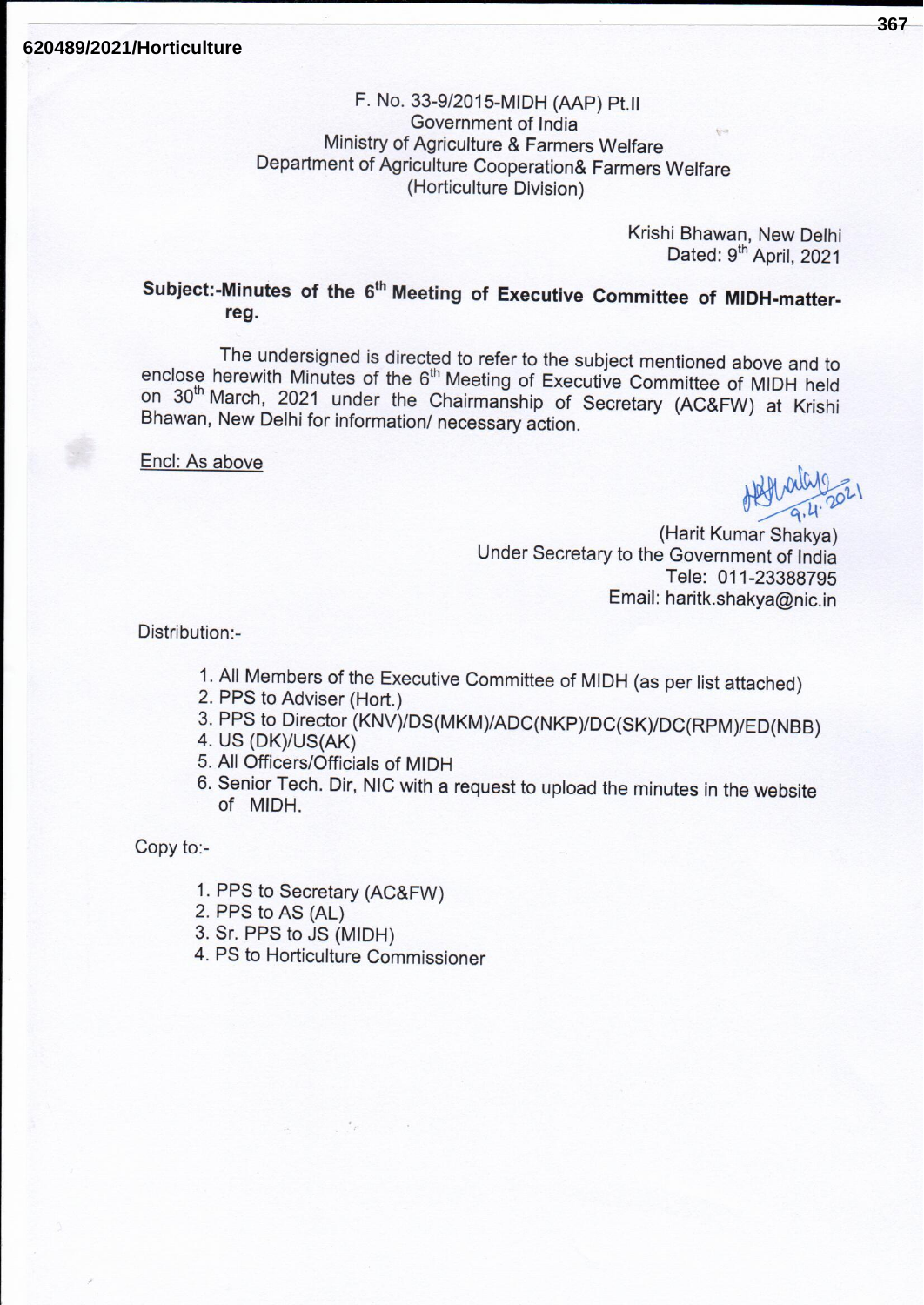#### **620489/2021/Horticulture**

**Minutes of the 6th meeting of the Executive Committee of Mission for Integrated Development of Horticulture (MIDH) held on 30.03.2021 in Room no 142, Krishi Bhawan, New Delhi**

The Sixth meeting of Executive Committee of Mission for Integrated Development of Horticulture was held on 30.03.2021 in Room no 142, Krishi Bhawan. List of participants is at **Annexure**.

To began with, Secretary (AC & FW) and Chairman EC welcomed the members of the EC present in the meeting and requested JS (MIDH) as Member Secretary of EC to start the proceedings. JS (MIDH) informed that last EC meeting was held on 13.03.20219 and the meeting scheduled in March 2020 could not be held due to COVID Pandemic. Thereafter, JS (MIDH) made a presentation taking up each agenda item. Gist of discussions/decisions is given here under:

#### **Agenda Item No. 1:**

#### **To take note of the member present and grant leave of absence.**

20 Members were present in the meeting. Leave of absence was granted to the members not present in the meeting.

#### **Agenda Item No. 2:**

#### **Confirmation of Minutes of 5th meeting of Executive Committee held on 13.03.2019.**

Minutes of the 5th meeting of Executive Committee held on 13.03.2019 were circulated on 25.03.2019. Since, no comments were received from any member, the minutes of 5th EC meeting were confirmed.

#### **Agenda Item No. 3:**

#### **Review of Action Taken on decisions of the 5th EC Meeting held on 13.03.2019**.

JS (MIDH) presented the status of action taken on the decisions/directions of 5th meeting of EC. He informed the EC that all the directions have been complied with.

While reviewing the status of action taken on accreditation of nurseries, it was suggested to simplify the procedure for accreditation of nurseries, if required and to create farmers awareness about benefits of accreditation of the nurseries and also directed NHB to take up accreditation in a campaign mode through advertisements and regular follow-up and review of progress. EC expressed satisfaction on the action taken in respect of other decisions of 5<sup>th</sup> EC.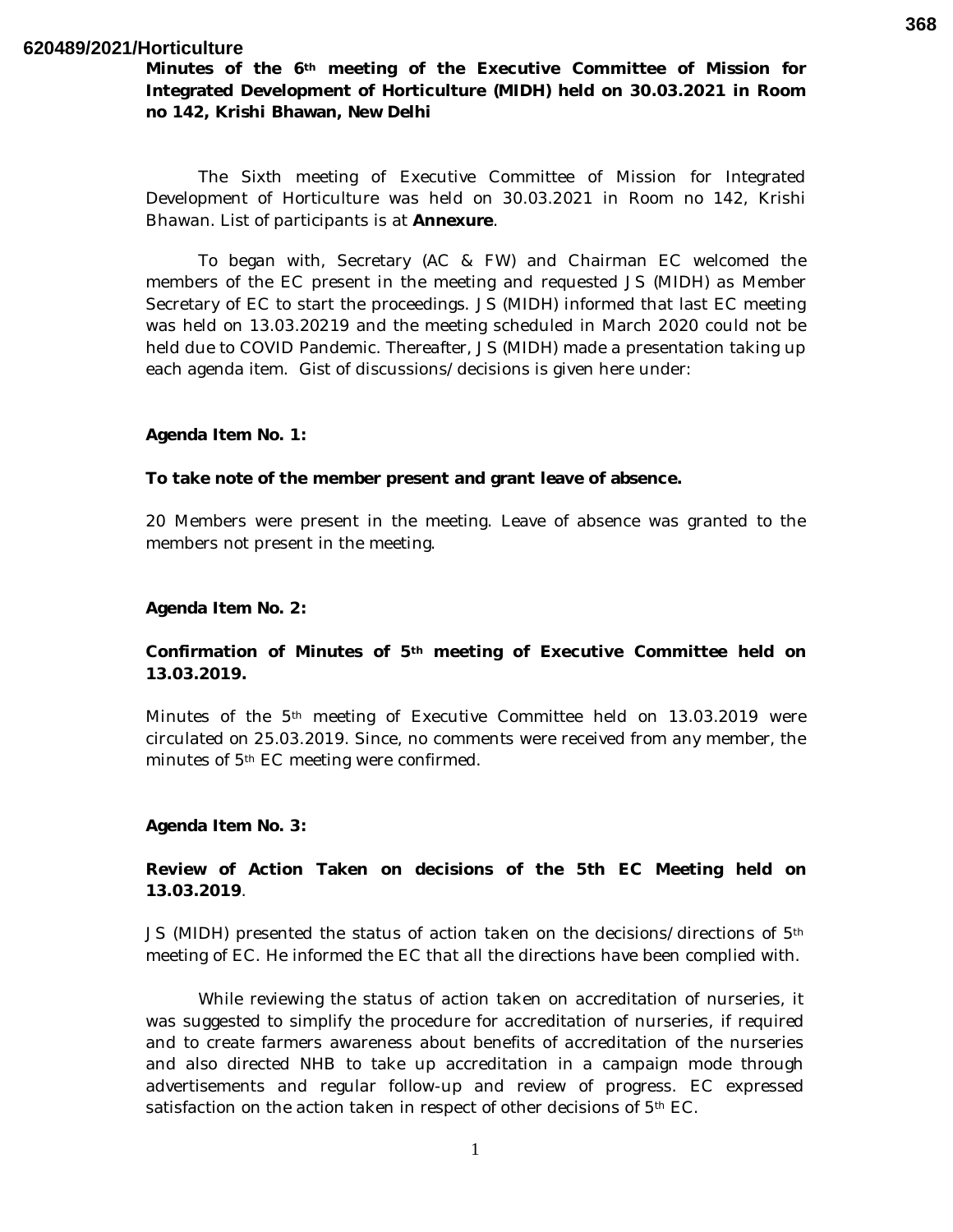## **620489/2021/Horticulture**

**Agenda Item No. 4:** 

**Ratification of allocation of funds for the year 2020-21 to all implementing agencies.**

EC was requested to ratify the allocation of funds for the year 2020-21 to all implementing agencies as it was approved by Secretary (DAC&FW) being the Chairman of EC of MIDH.

### *EC ratified the allocation of funds for 2020-21 to all implementing agencies*

#### **Agenda Item No. 5:**

# **Ratification of allocation of funds for the year 2021-22 to all Implementing Agencies:**

EC was apprised that for the year 2021-22 an allocation of Rs. 2249.78 Cr has been received at BE stage under MIDH. The sub-scheme wise allocation of funds in 2021-22 is as under:-

|                  |                                                          | (Rs. in Crore) |
|------------------|----------------------------------------------------------|----------------|
| SI.<br>No.       | Name of Sub-Scheme                                       | BE 2021-       |
|                  |                                                          | 22             |
| $\overline{1}$ . | Coconut Development Board (CDB)                          | 110.00         |
| 2.               | National Horticulture Board (NHB),                       | 190.00         |
| 3.               | Central Institute of Horticulture (CIH),                 | 9.00           |
| 4.               | Directorate of Cashewnut & Cocoa Development (DCCD)      | 2.00           |
| 5.               | Directorate of Arecanut & Spices Development (DASD)      | 3.22           |
| 6.               | Swachhata Action Plan                                    | 0.06           |
|                  | Horticulture Mission for North East and Himalayan states | 600.00*        |
|                  | (HMNEH)                                                  |                |
| 8.               | National Horticulture Mission (NHM)                      | 1335.50        |
|                  | Total                                                    | 2249.78        |

*\* Including Rs. 200.00 Cr for UT of J&K / PMDP*

It was also informed that since the continuation of MIDH scheme with revised cost norms is yet to be considered/approved by EFC/CCEA, it has been decided with the approval of Secretary (DAC&FW)/ Chairman EC to make allocation to States/ UTs in two tranches – First Tranche/ **tentative** allocation for 2021-22 at this stage and Second Tranche after the approval of EFC from Ministry of Finance.

An amount of Rs. 300.00 crore (Approx.) has been kept un-allocated which will be allocated to SHMs after approval of the scheme with revised cost norms based on the approval of EFC proposal for continuation of MIDH Scheme as part of Krishonnati Yojna beyond 31.3.2021. The first tranche of allocation to States/UTs for 2021-22 is as under:

**369**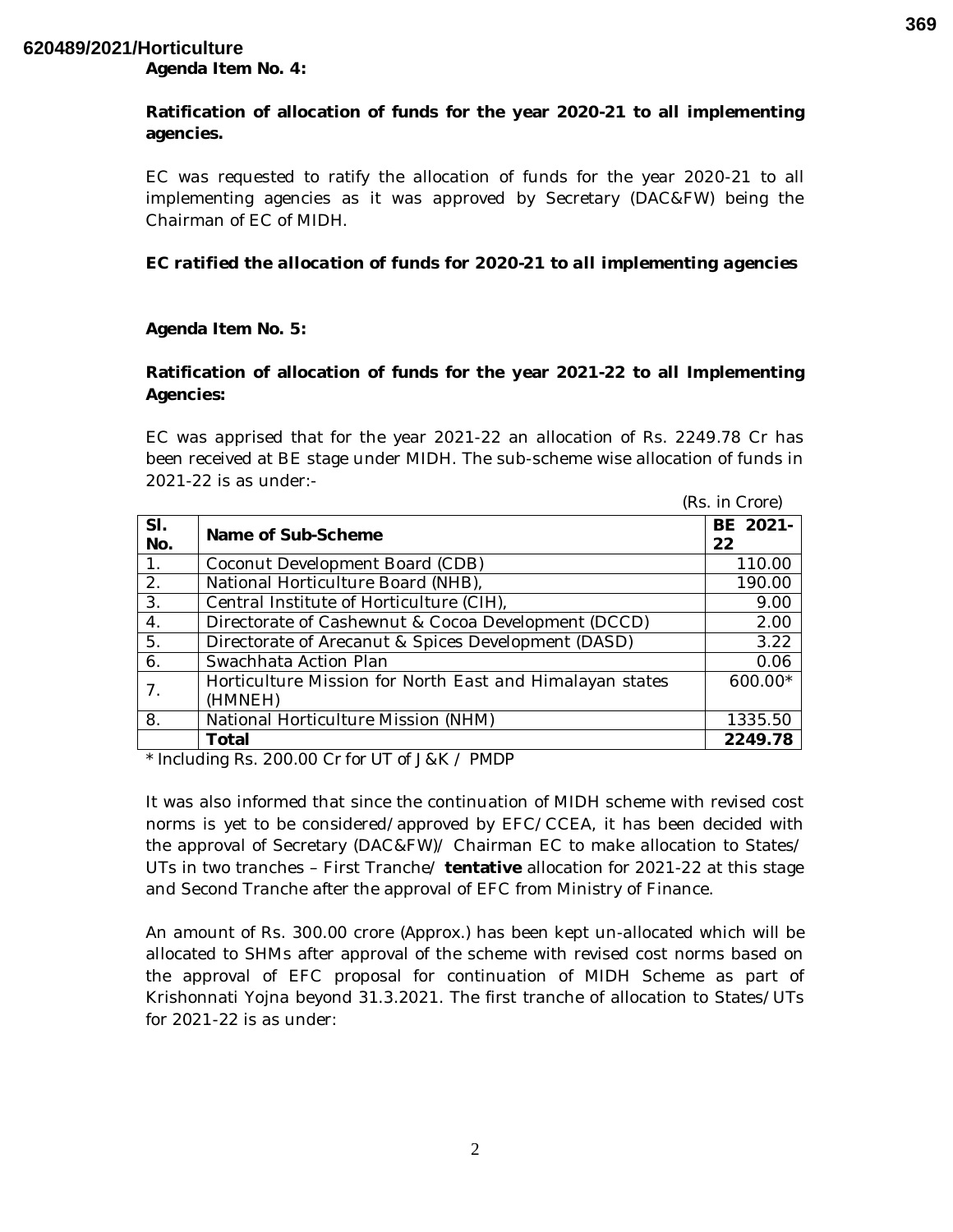| (Rs. in Crore) |  |
|----------------|--|
|----------------|--|

| SI.<br>No.        | State/<br><b>Implementing Agency</b> | <b>Gol Share</b> | <b>State Share</b> | <b>Total Allocation</b> |
|-------------------|--------------------------------------|------------------|--------------------|-------------------------|
|                   |                                      |                  |                    |                         |
| $\overline{1}$ .  | Andhra Pradesh                       | 108.00           | 72.00              | 180.00                  |
| $\overline{2}$ .  | <b>Bihar</b>                         | 20.00            | 13.33              | 33.33                   |
| 3.<br>4.          | Chhattisgarh<br>Goa                  | 88.00<br>2.40    | 58.67<br>1.60      | 146.67<br>4.00          |
| 5.                | Gujarat                              | 88.00            | 58.67              | 146.67                  |
| 6.                | Haryana                              | 96.00            | 64.00              | 160.00                  |
| 7.                | Jharkhand                            | 21.00            | 14.00              | 35.00                   |
| 8.                | Karnataka                            | 117.00           | 78.00              | 195.00                  |
| 9.                | Kerala                               | 28.00            | 18.67              | 46.67                   |
| $\overline{1}0.$  | Madhya Pradesh                       | 52.00            | 34.67              | 86.67                   |
| 11.               | Maharashtra                          | 91.00            | 60.67              | 151.67                  |
| 12.               | Orissa                               | 46.90            | 31.27              | 78.17                   |
| 13.               | Punjab                               | 32.90            | 21.93              | 54.83                   |
| 14.               | Rajasthan                            | 42.00            | 28.00              | 70.00                   |
| 15.               | <b>Tamil Nadu</b>                    | 103.5            | 69.00              | 172.50                  |
| 16.               | Telangana                            | 19.60            | 13.07              | 32.67                   |
| $\overline{17}$ . | <b>Uttar Pradesh</b>                 | 64.00            | 42.67              | 106.67                  |
| 18.               | West Bengal                          | 23.80            | 15.87              | 39.67                   |
| 19.               | A & N Islands                        | 2.10             | 0.00               | 2.10                    |
| 20.               | Puducherry                           | 2.10             | 0.00               | 2.10                    |
| 21.               | D & N Haveli                         | 0.35             | 0.00               | 0.35                    |
| 22.               | Daman & Diu                          | 0.80             | 0.00               | 0.80                    |
| 23.               | Delhi                                | 0.00             | 0.00               | 0.00                    |
| 24.               | Lakshadweep                          | 0.40             | 0.00               | 0.40                    |
| $\overline{25}$ . | Arunachal Pradesh                    | 17.60            | 1.96               | 19.56                   |
| 26.               | Assam                                | 54.00            | 6.00               | 60.00                   |
| 27.               | Himachal Pradesh                     | 44.00            | 4.89               | 48.89                   |
| 28.               | Jammu & Kashmir                      | 35.00            | 3.89               | 38.89                   |
| 29.               | Manipur                              | 23.4             | 2.60               | 26.00                   |
| 30.               | Meghalaya                            | 17.50            | 1.94               | 19.44                   |
| 31.               | Mizoram                              | 27.00            | 3.00               | 30.00                   |
| 32.               | Nagaland                             | 23.4             | 2.60               | 26.00                   |
| 33.               | Sikkim                               | 22.5             | 2.50               | 25.00                   |
| 34.               | Tripura                              | 18.20            | 2.02               | 20.22                   |
| 35.               | Ladakh                               | 16.00            | 0.00               | 16.00                   |
| 36.               | Uttarakhand                          | 44.00            | 4.89               | 48.89                   |
|                   | Total                                | 1392.45          | 732.36             | 2124.81                 |

*EC ratified the allocation of funds for 2020-21 to all implementing agencies.* 

**370**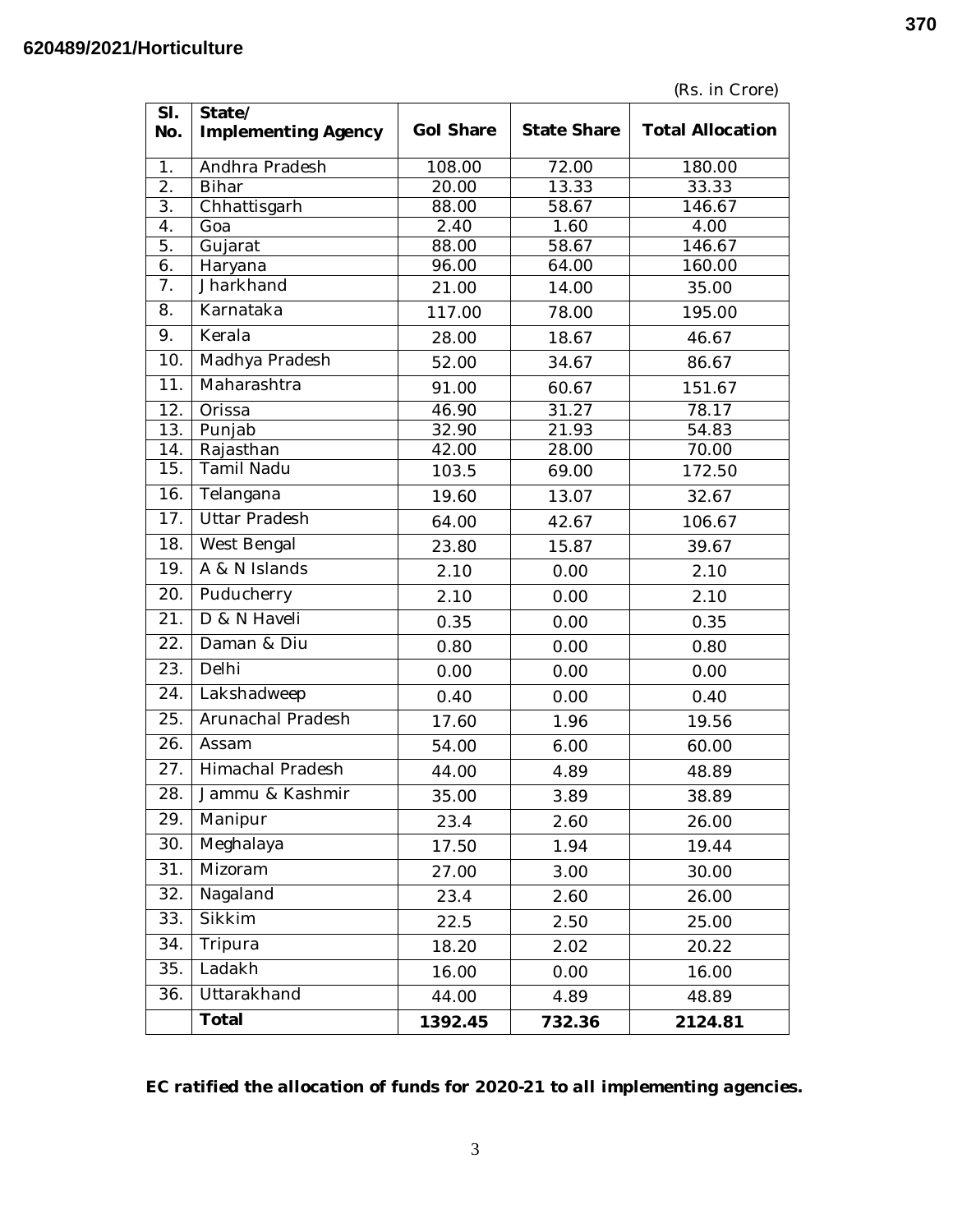**Agenda Item No. 6:** 

## **Extension of PM's package for Jammu & Kashmir beyond 31.03.2019**

EC was apprised about the steps taken for extension of PM's package for Jammu & Kashmir beyond 31.03.2019 and the progress under PMDP programme.

*EC noted that PMDP is upto 31.03.2022 and large unspent balance is available with the UTs of J&K and Ladakh. Hence, EC directed to review the progress of PMDP programme on quarterly basis in order to achieve the targets within the prescribed time limit.*

**Agenda Item No. 7:** 

# **Progress made for continuation of MIDH beyond 31.03.2021 including proposed modifications in the MIDH guidelines**

EC was apprised that after the Power Point Presentation held during SOM on 18.03.2021, revised EFC memorandum for continuation of Mission for Integrated Development of Horticulture (MIDH) beyond 31.03.2021 having a total outlay of **Rs. 26297.00 crore (Rs. 19022.00 crore GoI Share and Rs. 7275.00 crore as State Share)** for the next five years i.e. from 2021-22 to 2025-26 has been forwarded to PC division for its inclusion under "Krishonnati Yojana" as a part of Green Revolution.

*EC noted the information.*

**Agenda Item No. 8:** 

# **Role of NLAs in the extended MIDH scheme including the continuation of the innovative project mode funding pattern approved by the 5th EC.**

EC was informed that while deciding the allocation of funds under different subschemes of MIDH for the year 2019-20, it was decided with the approval of Secretary (DAC&FW) that "The Annual Action Plan and NLA wise allocation may be decided by a Committee headed by AS(Hort.) so that NLAs may propose Innovative and Farmer's Friendly components" and the same principle was followed while making allocation under MIDH during 2020-21. EC was requested to accord approval for following the same principle to allocate funds to NLAs during 2021-22 based on the Innovative and Farmer's Friendly Projects submitted by the respective NLAs.

Approval of EC was also sought for inclusion of new NLAs for implementation of MIDH, as and when required with the approval of Secretary, DAC&FW as Chairman of EC.

# *EC agreed with the above proposal.*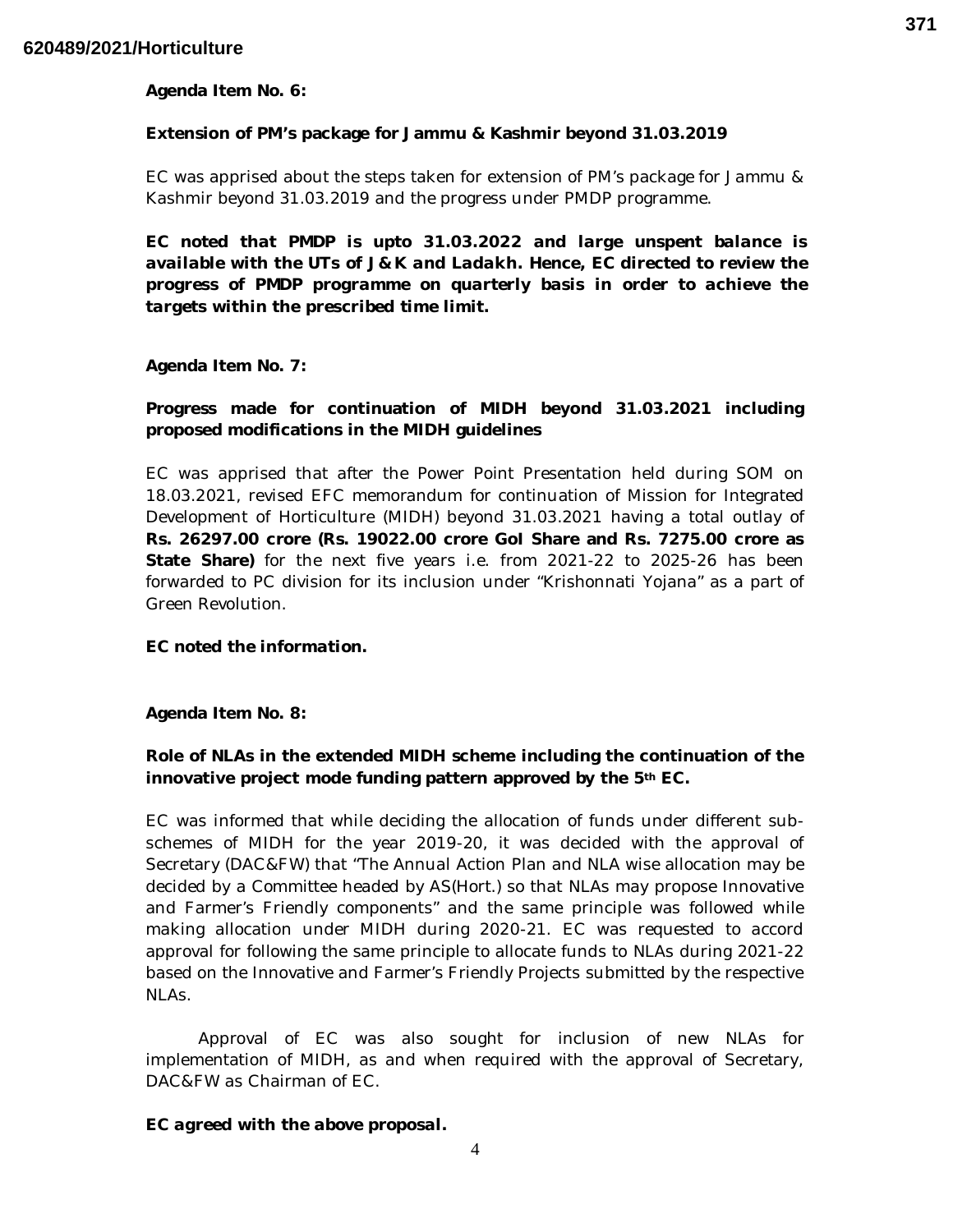**Agenda Item No. 9:** 

# **To apprise EC of shortage of manpower in MIDH and to seek intervention of Secretary as Chairman, EC of MIDH for posting of adequate staff**

EC was apprised about shortage of manpower in MIDH division and was informed that MIDH division is managing its work load with barely 30% of sanctioned staff strength.

*EC noted the information and observed that it is not the right forum for this issue. However, keeping in view the shortage of Technical persons, Chairman EC suggested that JS (MIDH) should initiate necessary proposal for engagement of 15 competent/retired persons on contractual basis against the existing vacancies for smooth functioning of the division.*

### **Agenda Item No. 10:**

## **To apprise EC regarding delay in release of funds in many States from State Treasury to SHMs**

EC was informed that many SHMs have reported that they are not getting funds, released by GoI along with matching State share timely and regularly from the State Finance Departments affecting their physical and financial achievements. This is also causing confusion in their UCs as their remains a gap between funds released by GOI to States and funds actually received by SHM.

**EC directed to issue a D.O. letter from Secretary, DAC&FW to Chief Secretaries of all the States and UTs with a request to issue suitable directions to State Finance Departments to ensure that the funds released under the Centrally Sponsored Scheme are transferred to Implementing Agencies (State Horticulture Mission) alongwith matching State Share in shortest possible time to ensure that the implementation of the scheme is not hampered.** 

**Agenda Item No. 11:** 

#### **Any other matter with permission of the Chair**

- Representative of NABARD raised query about category of plant/nursery to be accredited. It was informed that Accredition will be done for perennial fruit crops.
- Joint Secretary, MoRD informed EC that Horticulture plantation and nurseries have been taken up under MGNREGA and they have completed about 60,000 horticulture works under MGNREGA.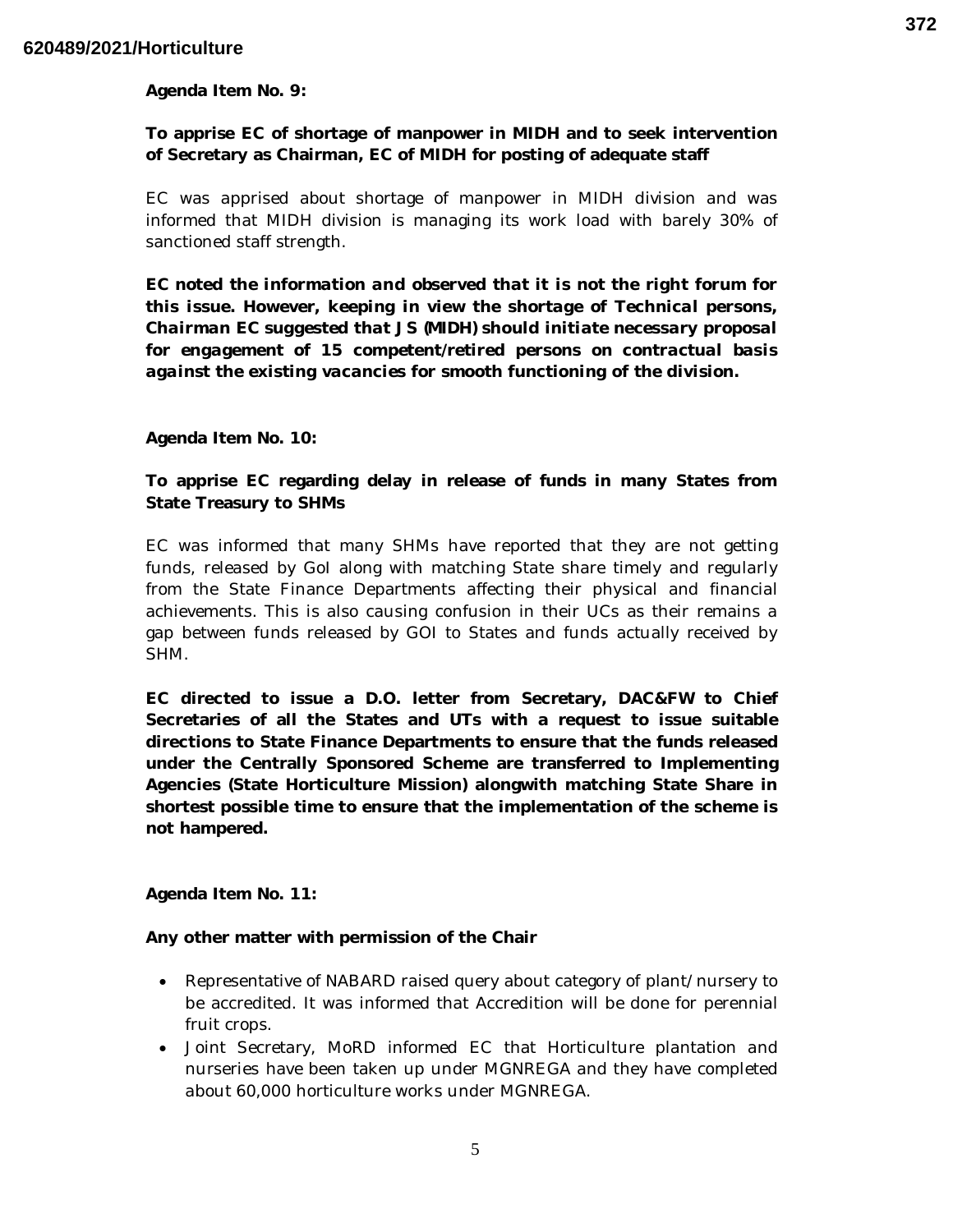### **620489/2021/Horticulture**

Representative of NITI Aayog highlighted the issues of 3 States.

(a) Rajasthan - Request for inclusion of 9 districts under MIDH.

- (b) Ladakh Request for inclusion of polycarbonate sheet under protected cultivation
- (c) Uttarakhand Establishment of PEQ facility for Imported Planting Material.
- It was informed that in the EFC under consideration, it has been proposed to cover all districts under MIDH. Issues of polycarbonate sheet may be included in guidelines while extending MIDH scheme beyond 31.03.2021. The issue regarding creation of PEQ facility is being taken up by National Horticulture Board.
- Agriculture Commissioner raised issue of non funding of PFDCs. The Chairman EC gave a patient hearing and directed that the matter may be examined by AS (Horticulture) for taking a suitable decision.

**The meeting ended with thanks to chair.**

**\*\*\*\*\***